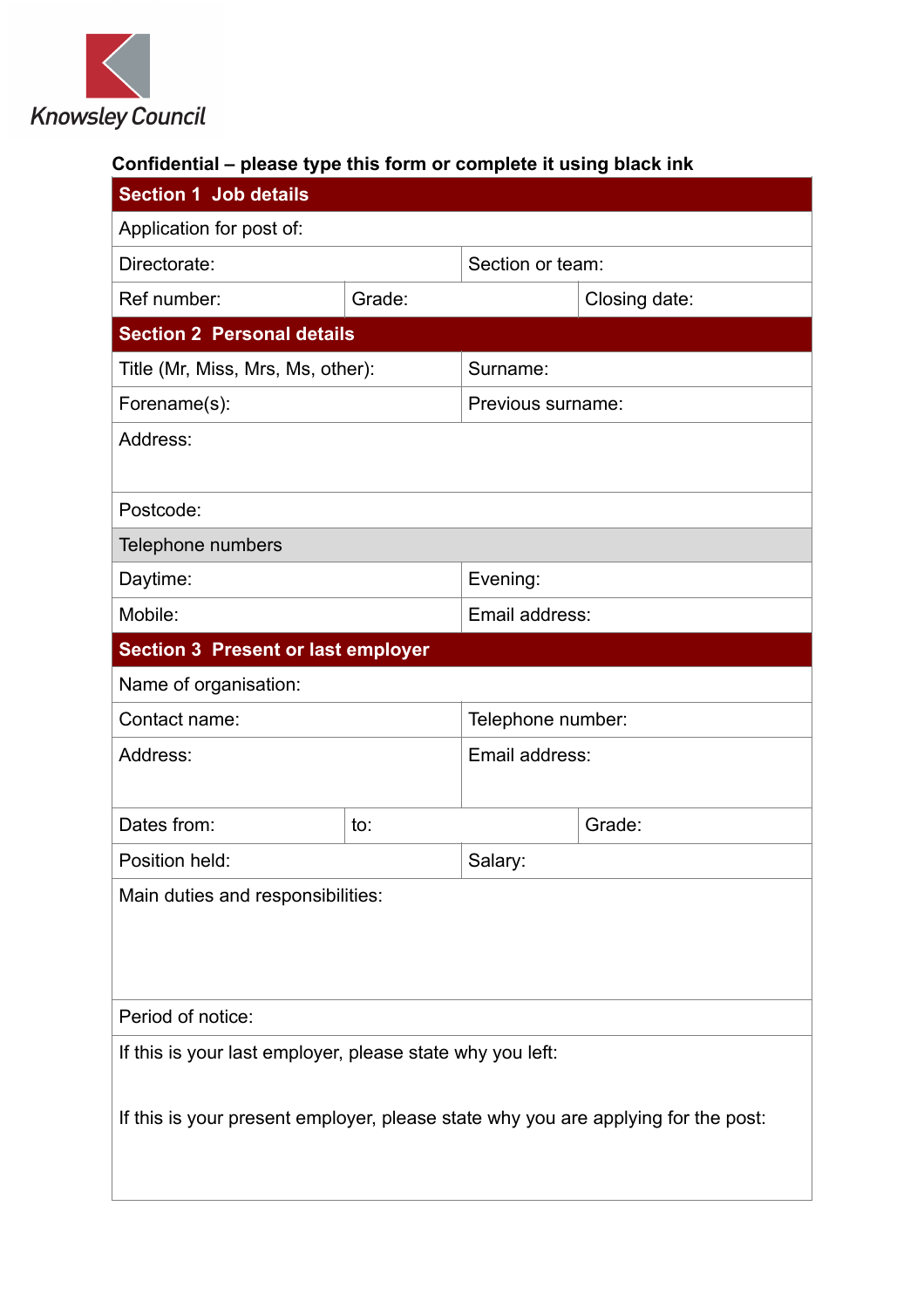# **Section 4 Previous employment**

| Please provide details of all your previous employment, accounting for any gaps.<br>You should use a separate box for each position held, starting with the most recent<br>and work back. Continue on a separate sheet if needed. |     |                   |        |  |
|-----------------------------------------------------------------------------------------------------------------------------------------------------------------------------------------------------------------------------------|-----|-------------------|--------|--|
| Name of organisation:                                                                                                                                                                                                             |     |                   |        |  |
| Contact name:                                                                                                                                                                                                                     |     | Telephone number: |        |  |
| Address:                                                                                                                                                                                                                          |     | Email address:    |        |  |
| Dates from:                                                                                                                                                                                                                       | to: |                   | Grade: |  |
| Position held:                                                                                                                                                                                                                    |     | Salary:           |        |  |
| Main duties and responsibilities:                                                                                                                                                                                                 |     |                   |        |  |
| Period of notice:                                                                                                                                                                                                                 |     |                   |        |  |
| Reason for leaving:                                                                                                                                                                                                               |     |                   |        |  |
| Name of organisation:                                                                                                                                                                                                             |     |                   |        |  |
| Contact name:                                                                                                                                                                                                                     |     | Telephone number: |        |  |
| Address:                                                                                                                                                                                                                          |     | Email address:    |        |  |
| Dates from:                                                                                                                                                                                                                       | to: |                   | Grade: |  |
| Position held:<br>Salary:                                                                                                                                                                                                         |     |                   |        |  |
| Main duties and responsibilities:                                                                                                                                                                                                 |     |                   |        |  |
| Period of notice:                                                                                                                                                                                                                 |     |                   |        |  |
| Reason for leaving:                                                                                                                                                                                                               |     |                   |        |  |
| Name of organisation:                                                                                                                                                                                                             |     |                   |        |  |
| Contact name:                                                                                                                                                                                                                     |     | Telephone number: |        |  |
| Address:                                                                                                                                                                                                                          |     | Email address:    |        |  |
| Dates from:                                                                                                                                                                                                                       | to: |                   | Grade: |  |
| Position held:                                                                                                                                                                                                                    |     | Salary:           |        |  |
| Main duties and responsibilities:                                                                                                                                                                                                 |     |                   |        |  |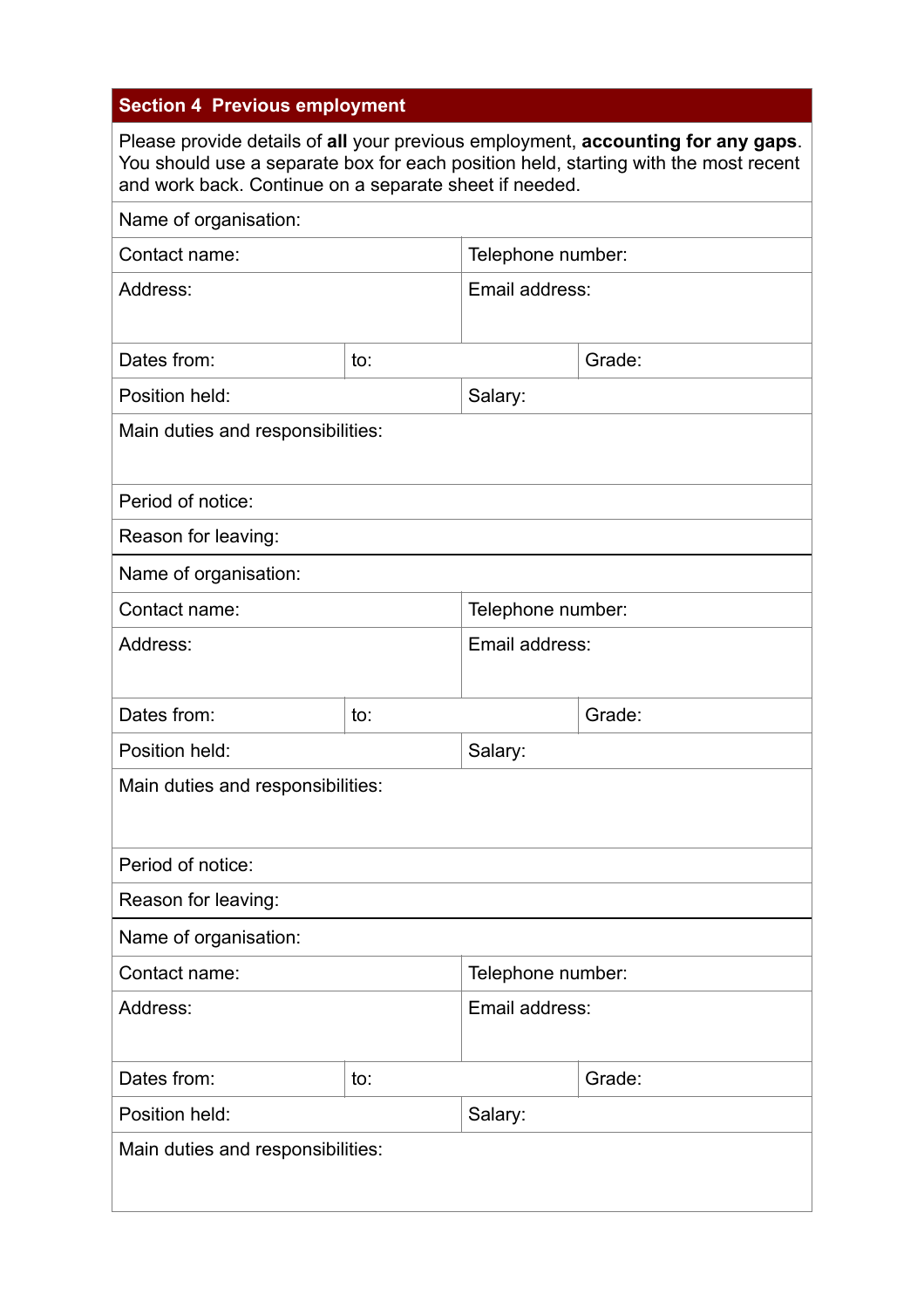| Period of notice:                               |                        |                                                                                   |                                                                                        |  |
|-------------------------------------------------|------------------------|-----------------------------------------------------------------------------------|----------------------------------------------------------------------------------------|--|
| Reason for leaving:                             |                        |                                                                                   |                                                                                        |  |
| provide evidence of membership.                 |                        | Section 5 Membership of professional body - if successful, we will ask you to     |                                                                                        |  |
| Name of<br>professional body                    | Level of<br>membership | Specific<br>responsibilities, for<br>example,<br>chairperson                      | Date of entry                                                                          |  |
|                                                 |                        |                                                                                   |                                                                                        |  |
|                                                 |                        |                                                                                   |                                                                                        |  |
| evidence of qualifications achieved.            |                        | Section 6 Qualifications and training - if successful, we will ask you to provide |                                                                                        |  |
| recent. Continue on a separate sheet if needed. |                        |                                                                                   | Please give details of all the qualifications you have achieved starting with the most |  |
| <b>Qualification</b>                            |                        | Level, for example<br>GCSE, NVQ, BSc                                              | Date achieved or<br>expected to achieve                                                |  |
|                                                 |                        |                                                                                   |                                                                                        |  |
|                                                 |                        |                                                                                   |                                                                                        |  |
|                                                 |                        |                                                                                   |                                                                                        |  |
|                                                 |                        |                                                                                   |                                                                                        |  |
|                                                 |                        |                                                                                   |                                                                                        |  |
|                                                 |                        |                                                                                   |                                                                                        |  |
|                                                 |                        |                                                                                   |                                                                                        |  |
|                                                 |                        |                                                                                   |                                                                                        |  |
|                                                 |                        |                                                                                   |                                                                                        |  |
|                                                 |                        |                                                                                   |                                                                                        |  |
|                                                 |                        |                                                                                   |                                                                                        |  |
|                                                 |                        |                                                                                   |                                                                                        |  |
|                                                 |                        |                                                                                   |                                                                                        |  |
|                                                 |                        |                                                                                   |                                                                                        |  |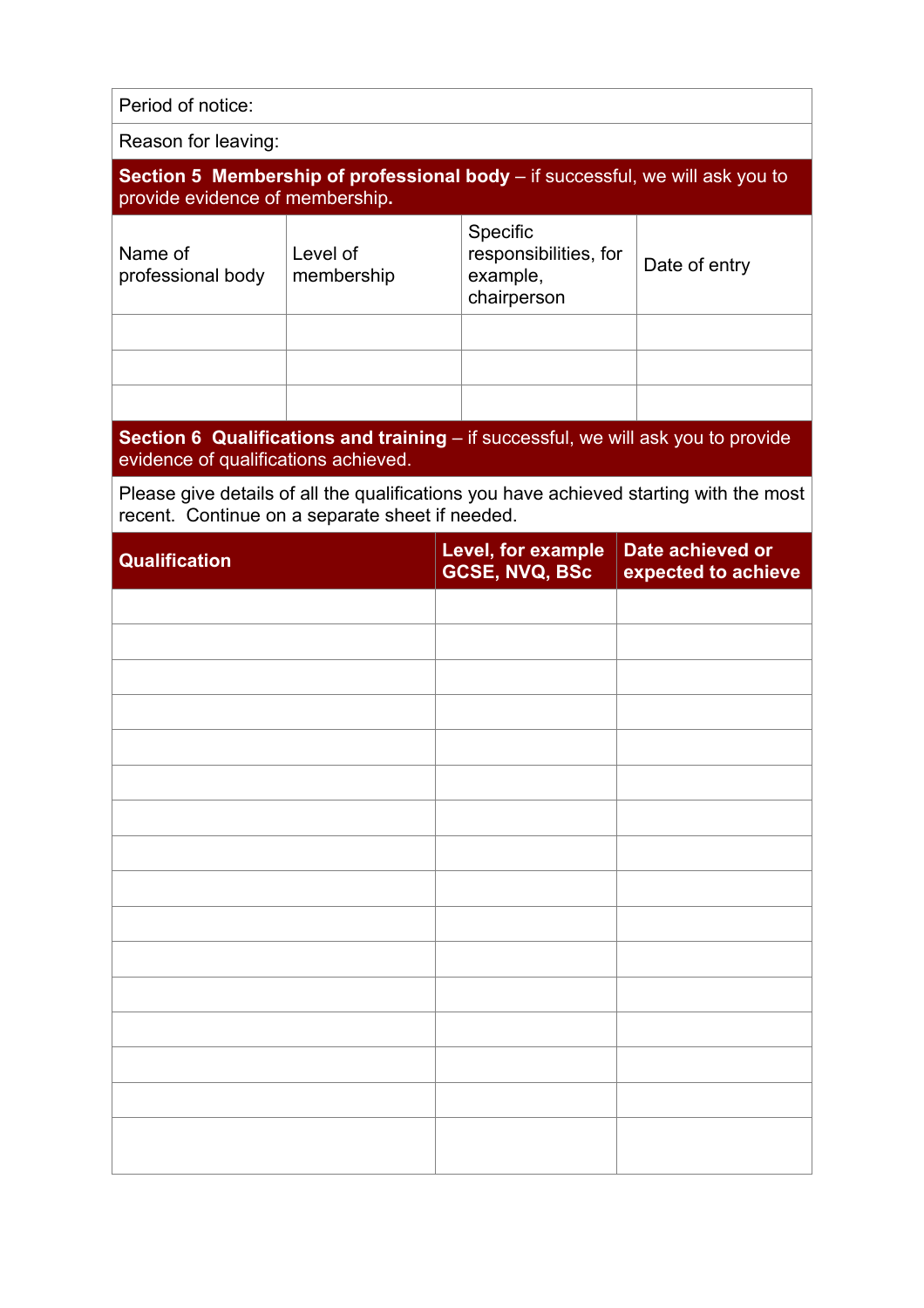Training – please give details of any training and development activities you have completed that you feel are relevant to your application. Continue on a separate sheet if needed.

| <b>Training activity</b> | <b>Duration</b> | <b>Date</b> |
|--------------------------|-----------------|-------------|
|                          |                 |             |
|                          |                 |             |
|                          |                 |             |
|                          |                 |             |
|                          |                 |             |
|                          |                 |             |
|                          |                 |             |
|                          |                 |             |

**Section 7 Other relevant skills and knowledge** – please use this section to explain why you are applying for the job. Concentrate on how your experience, training and personal qualities match the requirements of the job description and person specification. Continue on a separate sheet if needed.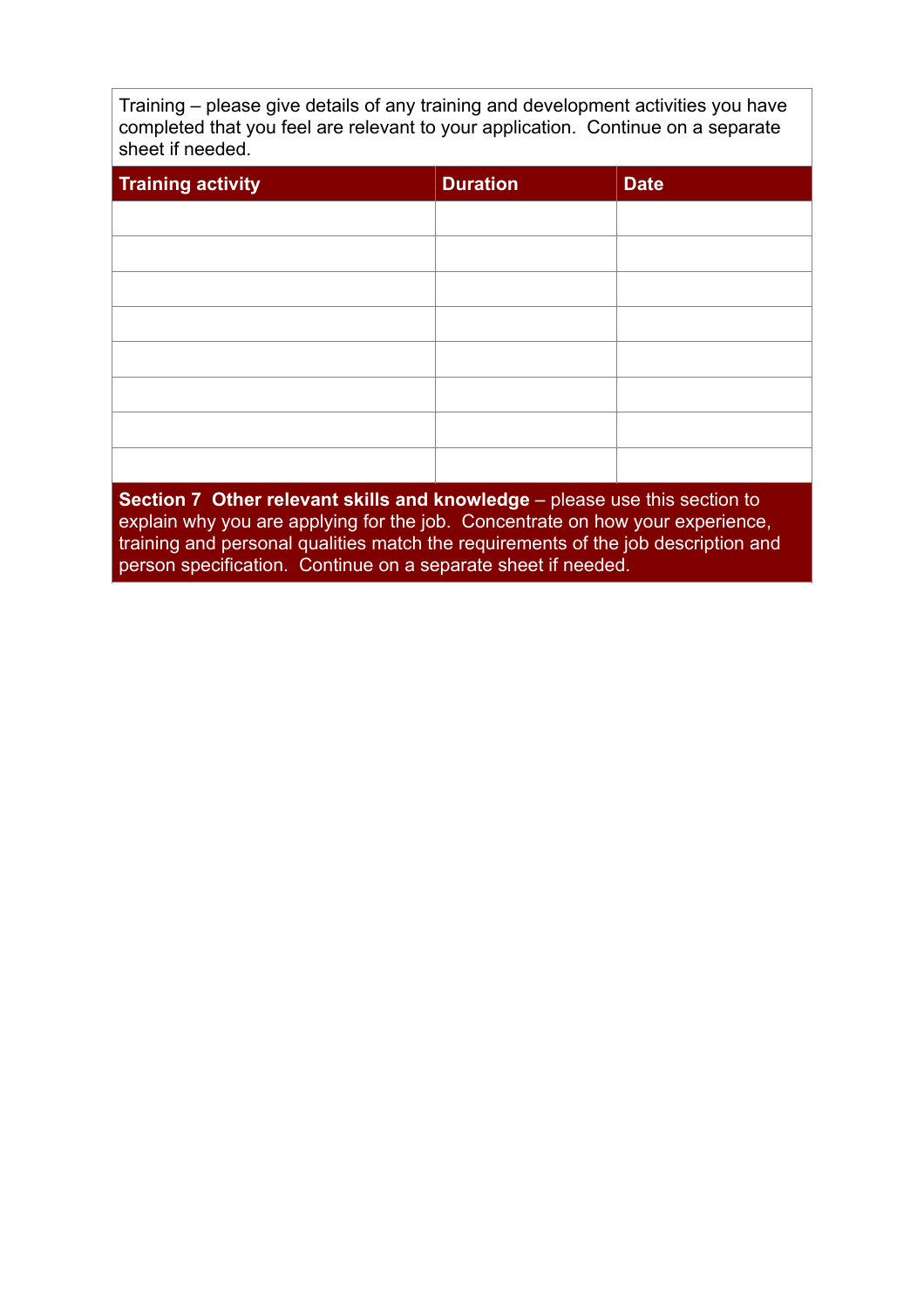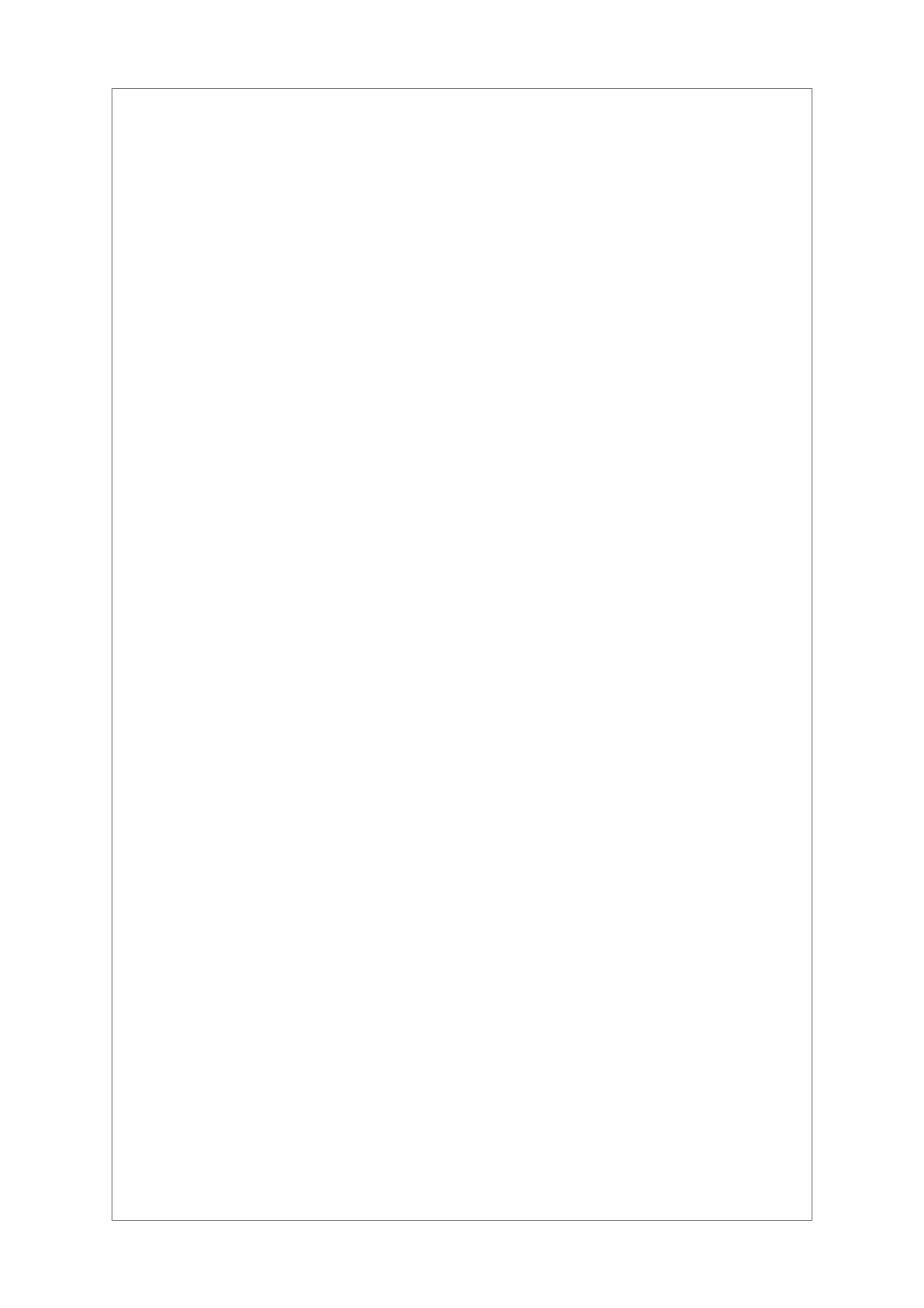### **Section 8 Criminal convictions**

Even though you are required to disclose any 'unspent' criminal convictions in line with the Rehabilitation of Offenders Act 1974, we will not necessarily exclude you from employment if you have a criminal record. We will treat the information you provide as strictly confidential and we will only take this into account when the conviction is relevant.

| $\vert$ Yes<br>Do you have any unspent convictions? | No |  |
|-----------------------------------------------------|----|--|
|-----------------------------------------------------|----|--|

If you have said 'Yes' above, please detail offence(s) including date(s) and sentence(s). Continue on a separate sheet if needed.

You are required to give details of **all** criminal convictions even if they are 'spent' for certain jobs. If this applies to the post you are applying for, we will clearly indicate this in the supporting information and you must complete the questions below.

| Do you have any 'spent' convictions? | 'Yes | Mo |
|--------------------------------------|------|----|
|--------------------------------------|------|----|

If you have said 'Yes' above, please detail offence(s) including date(s) and sentence(s). Continue on a separate sheet if needed.

### **Section 9 Immigration, Asylum and Nationality Act 2006**

Are you subject to immigration control? Yes/No

Do you need a certificate of sponsorship to work in the UK? Yes/No

#### **Section 10 Referees**

Please supply the names and addresses of two people who are not related to you who we can contact for a reference. One must be your current or most recent employer. If you do not have any previous employment experience, a reference related to relevant voluntary and community work or if appropriate your headteacher/lecturer/tutor will be acceptable. **You should not ask elected members of the council (councillors) or a relative to be a referee.** Please tick the box if you do not wish us to contact your referees before an offer is made.

| First referee's details | Second referee's details |
|-------------------------|--------------------------|
| Name                    | Name                     |
| Job title               | Job title                |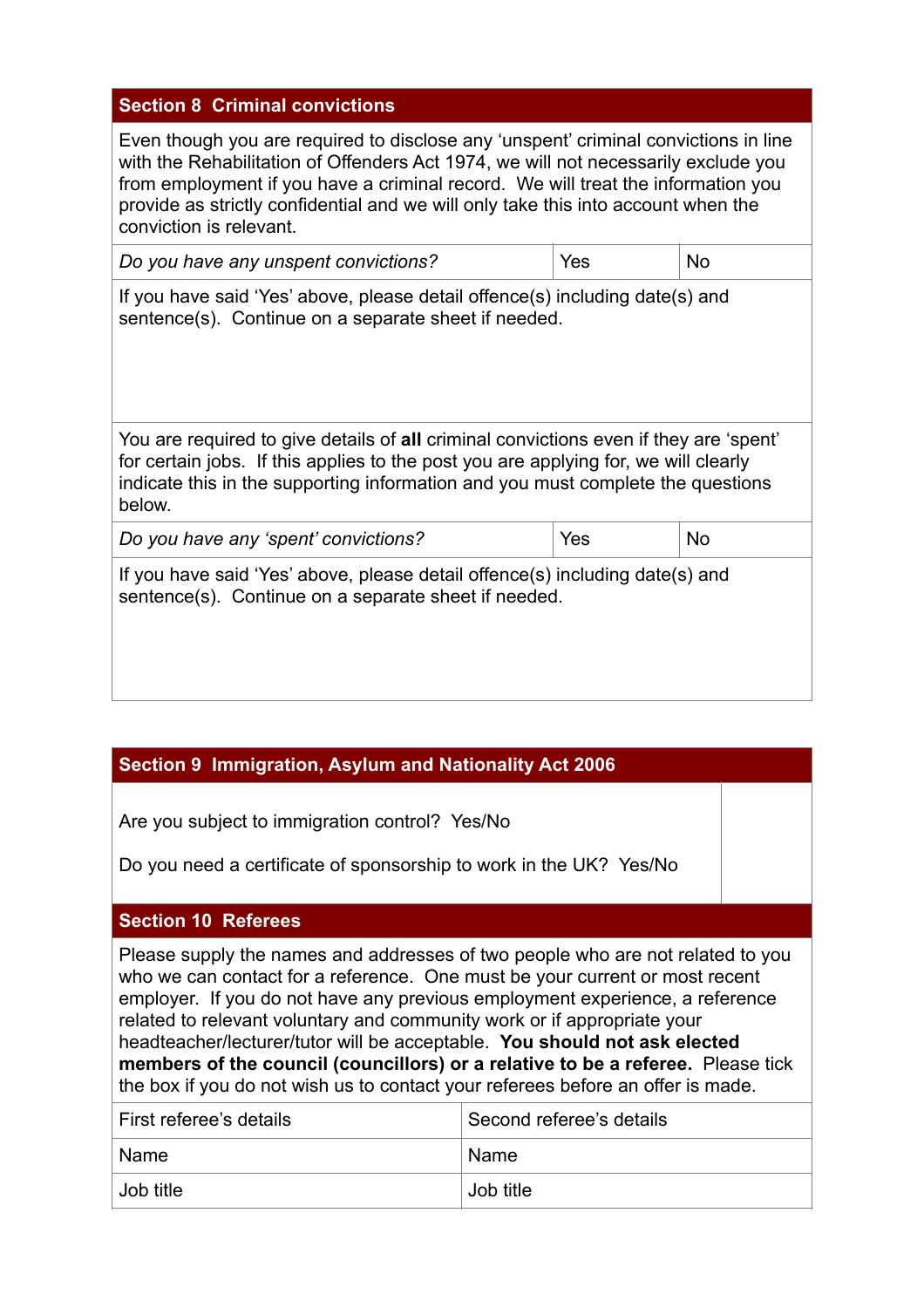| Organisation                                                                                                                                                                                                                                                                                                                   |                                            |                                              | Organisation     |       |  |      |  |
|--------------------------------------------------------------------------------------------------------------------------------------------------------------------------------------------------------------------------------------------------------------------------------------------------------------------------------|--------------------------------------------|----------------------------------------------|------------------|-------|--|------|--|
| <b>Address</b>                                                                                                                                                                                                                                                                                                                 |                                            | <b>Address</b>                               |                  |       |  |      |  |
| Telephone number                                                                                                                                                                                                                                                                                                               |                                            |                                              | Telephone number |       |  |      |  |
| <b>Email address</b>                                                                                                                                                                                                                                                                                                           |                                            |                                              | Email address    |       |  |      |  |
| Reference type                                                                                                                                                                                                                                                                                                                 |                                            |                                              | Reference type   |       |  |      |  |
| Employer                                                                                                                                                                                                                                                                                                                       |                                            |                                              | Employer         |       |  |      |  |
| Education                                                                                                                                                                                                                                                                                                                      |                                            |                                              | Education        |       |  |      |  |
| Character                                                                                                                                                                                                                                                                                                                      |                                            |                                              | Character        |       |  |      |  |
| <b>Section 11 Administration</b>                                                                                                                                                                                                                                                                                               |                                            |                                              |                  |       |  |      |  |
| Where did you see the post advertised?                                                                                                                                                                                                                                                                                         |                                            |                                              |                  |       |  |      |  |
| If you are related to or in a relationship with an elected member of the council<br>(councillors) or an employee of the council, please give details here.                                                                                                                                                                     |                                            |                                              |                  |       |  |      |  |
| If the job you are applying for requires you to travel, please answer the following<br>two questions.                                                                                                                                                                                                                          |                                            |                                              |                  |       |  |      |  |
| 1. Please state what type of driving licence you hold and provide details of any<br>endorsements or penalty points.                                                                                                                                                                                                            |                                            |                                              |                  |       |  |      |  |
| Provisional                                                                                                                                                                                                                                                                                                                    | Full                                       | Eligible to drive a minibus<br>(category D1) |                  | Other |  | None |  |
|                                                                                                                                                                                                                                                                                                                                | Details of endorsements or penalty points. |                                              |                  |       |  |      |  |
| 2. Do you have regular<br>If you do not have regular access to a car, can you<br>access to a car?<br>provide alternative mobility?<br>Yes No<br><b>No</b><br><b>Yes</b>                                                                                                                                                        |                                            |                                              |                  |       |  |      |  |
| <b>Data Protection Act 1998</b> – we will hold information on this form on manual and<br>electronic records. We will keep the information confidential and only use it for<br>payroll and personnel administration purposes. If your application is unsuccessful,<br>we will hold the data for six months and then destroy it. |                                            |                                              |                  |       |  |      |  |
| <b>Entitlement to work in the UK</b> - to comply with the Immigration, Asylum and<br>Nationality Act 2006, all potential employees will be required to supply evidence of<br>eligibility to work in the United Kingdom (UK).                                                                                                   |                                            |                                              |                  |       |  |      |  |
| <b>Declaration</b> - I confirm that the information I have provided on this form is accurate<br>and true. I understand that the canvassing of any councillor or employee of the<br>council or giving false information will make my application unacceptable and, if<br>appointed, may lead to my dismissal.                   |                                            |                                              |                  |       |  |      |  |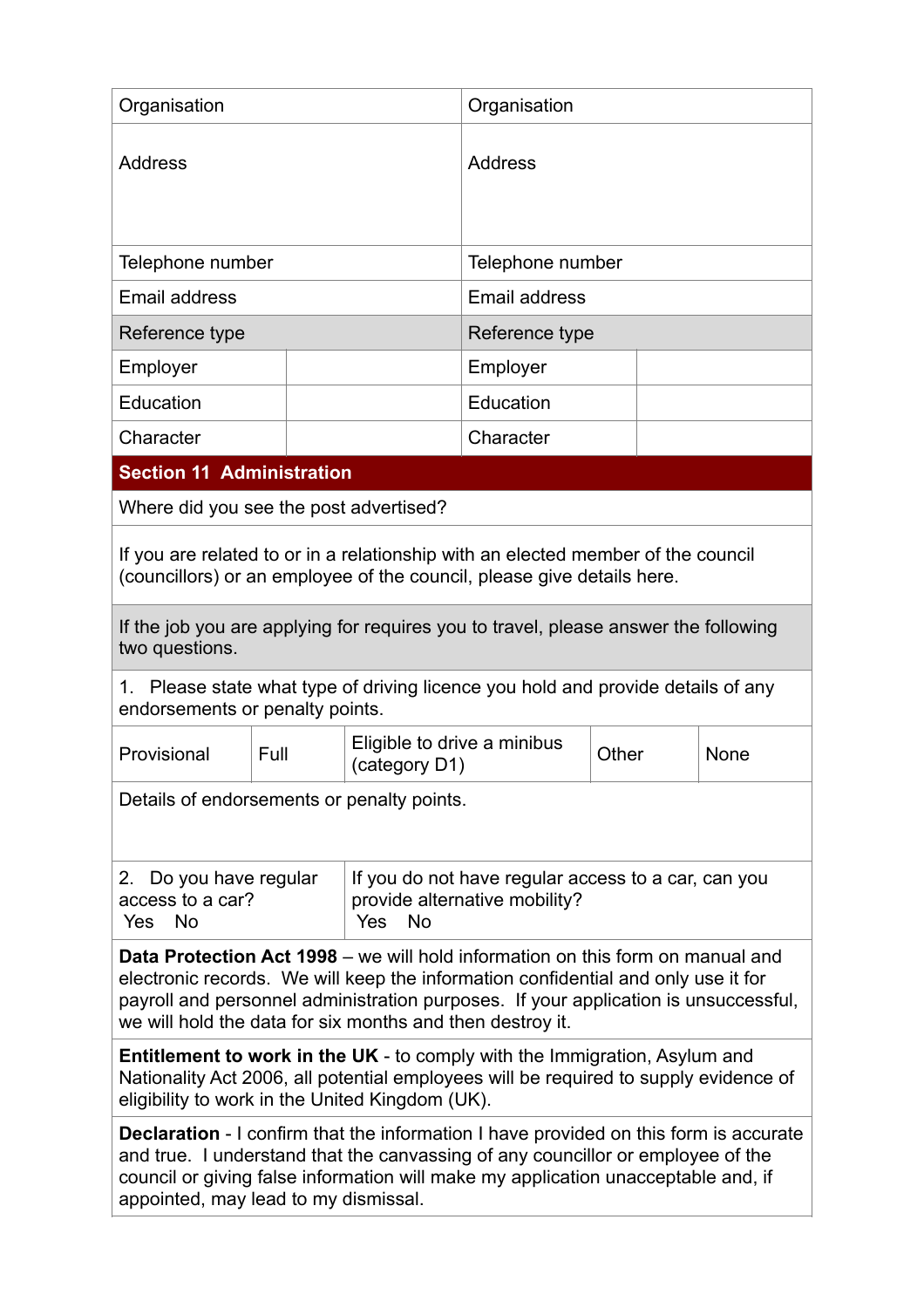| Name | Date |
|------|------|
|------|------|

**If you return this form by email without a signature, we will assume that you have accepted the declaration.** 



**Section 12 Equal opportunities monitoring** – we will keep this information separate from your application form and those responsible for short listing or interviewing applicants will not see it.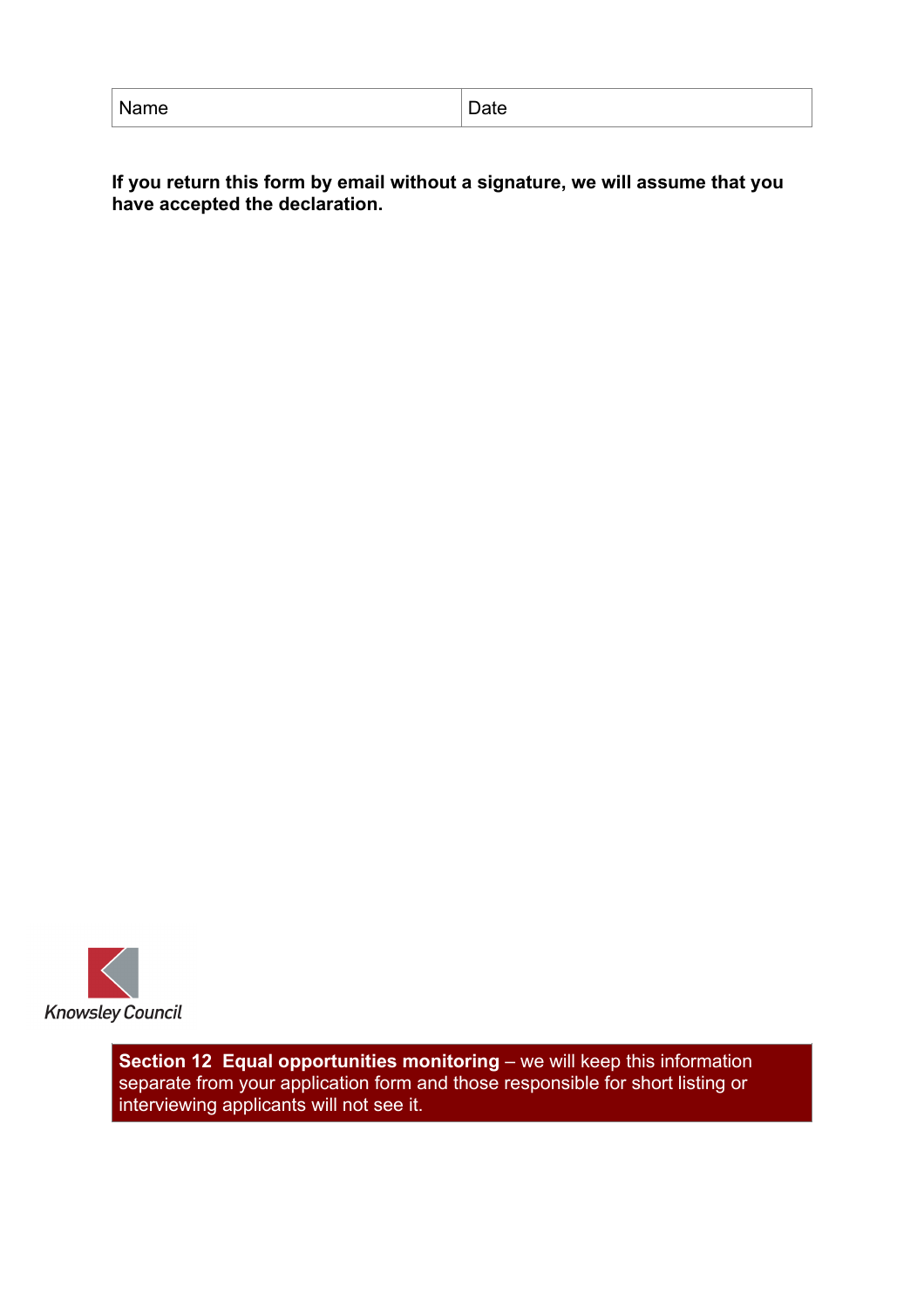We believe that the decision to appoint should be based upon the requirements of the job and whether an individual's skills, experience, qualifications and abilities make them the most suitable candidate. We do not believe that an applicant's ethnic origin, colour, religion, sex, disability, age, marital status, political or sexual orientation should have any effect upon their suitability. Please fill in the following section to help us examine our efforts in promoting fairness of employment opportunity for everyone. We will keep the information on this section confidential. If your application is unsuccessful, we will hold the data for six months and then destroy it.

| Surname                                                                                                                                                                                                               |      |               | Forename(s)      |  |                   |  |
|-----------------------------------------------------------------------------------------------------------------------------------------------------------------------------------------------------------------------|------|---------------|------------------|--|-------------------|--|
| Ref number                                                                                                                                                                                                            |      |               | Post applied for |  |                   |  |
| Grade                                                                                                                                                                                                                 |      | Hours         |                  |  |                   |  |
| Salary                                                                                                                                                                                                                |      | Date of birth |                  |  |                   |  |
| <b>Gender</b> – please tick                                                                                                                                                                                           | Male |               |                  |  | Female            |  |
| <b>Disability</b> – we ask these questions in accordance with the Equality Act 2010. The<br>information you provide will help us to help you through the application and<br>interview process.                        |      |               |                  |  |                   |  |
| Do you consider yourself to have a<br>disability? Please tick                                                                                                                                                         |      | Yes           | <b>No</b>        |  | Prefer not to say |  |
| Would the provision of any aids or adaptations assist you in carrying out the duties<br>of this post? Please give details.                                                                                            |      |               |                  |  |                   |  |
| Is there anything we need to know about your disability in order that you can have<br>a fair interview? For example do you need a sign language interpreter, an<br>accessible interview room? Please provide details. |      |               |                  |  |                   |  |
| <b>Ethnic monitoring</b> - the following groups are recommended by the Equalities and<br>Human Rights Commission and take into account those used in the National<br>Census.                                          |      |               |                  |  |                   |  |
| <b>White</b>                                                                                                                                                                                                          |      |               |                  |  |                   |  |
| A1 English, Welsh, Scottish, Northern Irish, British                                                                                                                                                                  |      |               |                  |  |                   |  |
| A2 Irish                                                                                                                                                                                                              |      |               |                  |  |                   |  |
| A3 Gypsy or Irish traveller                                                                                                                                                                                           |      |               |                  |  |                   |  |
| A4 Any other white background. Please provide details.                                                                                                                                                                |      |               |                  |  |                   |  |
| <b>Mixed or mixed British</b>                                                                                                                                                                                         |      |               |                  |  |                   |  |
| B1 White and black Caribbean                                                                                                                                                                                          |      |               |                  |  |                   |  |

B2 White and black African